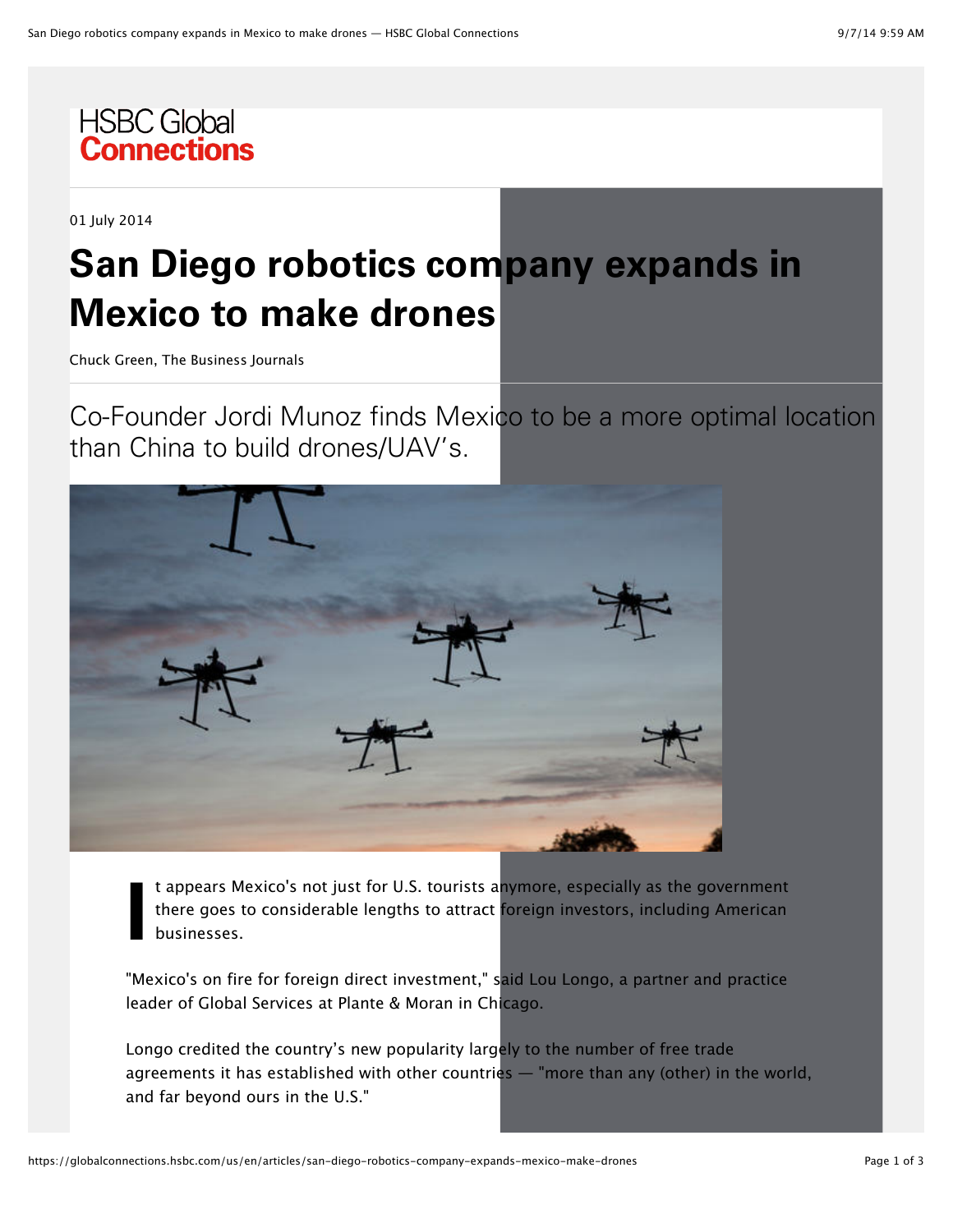One U.S. company that has found Mexico to be attractive is San Diego-based 3D Robotics, which last year opened a site in a formerly vacant space in an industrial park outside of downtown Tijuana, Mexico.

The company, which specializes in fully autonomous aircraft and open-source UAV technology, initiated operations there to produce affordable drones and electronic parts for customers in the U.S. and throughout the world, according to co-founder Jordi Munoz

"Mexico made sense from the beginning," Munoz said. "It was easier than traveling 10,000 miles to China, paying for hotels, and (meeting) new people I knew nothing about  $-$  or (whether) I could trust them."

Munoz, who is a native of Mexico and still had connections there, said he was short on capital and intrigued by the low costs to start-ups in the country.

It used to be that China was the place U.S. companies looked to for low-cost manufacturing, but Longo said costs have increased in the Asian country.

"At one point, everyone thought everything would be made in China and shipped to the world," Longo said. "But costs have gone up. And you just can't get over (Mexico's) close proximity to the U.S., versus 30 days on the water."

3D Robotics' Tijuana facility was started with only about \$30,000, according to General Manager Guillermo Romero. The company later invested about \$150,000 into the new site and added around \$400,000 in fixed assets like computer equipment and machinery.

Romero said capital equipment purchases are financed through U.S. banks. Longo said Mexican bank loans are difficult to secure, plus Mexican banks charge interest rates that are generally 5 percentage points higher than U.S. rates.

According to the Ministry of Economy's promexico.gob web site, Mexico has signed trade agreements on three continents and stands as a gateway to a potential market of more than 1 million consumers and 60 per cent of the world GDP. Mexico has a network of 11 Free Trade Agreements covering 43 countries.

Foreign direct investment brought \$5.82 billion into Mexico in the first quarter, according to preliminary data from the Economic Ministry -- which was 17 percent higher than the preliminary result for the first quarter of 2013, the ministry said. The United States is the largest investor at 47 percent. President Enrique Pena Nieto put through a gaggle of economic reforms through Congress last year, which lured investors to Mexico

In March, the site naftamexico.net reported that the trade relationship between Mexico and the U.S. demonstrated another solid performance as products traded between both countries set a new historical record at \$506 billion in 2013. Over the 20 years of NAFTA, trade between Mexico and the U.S. has more than sextupled, growing nearly 10 percent